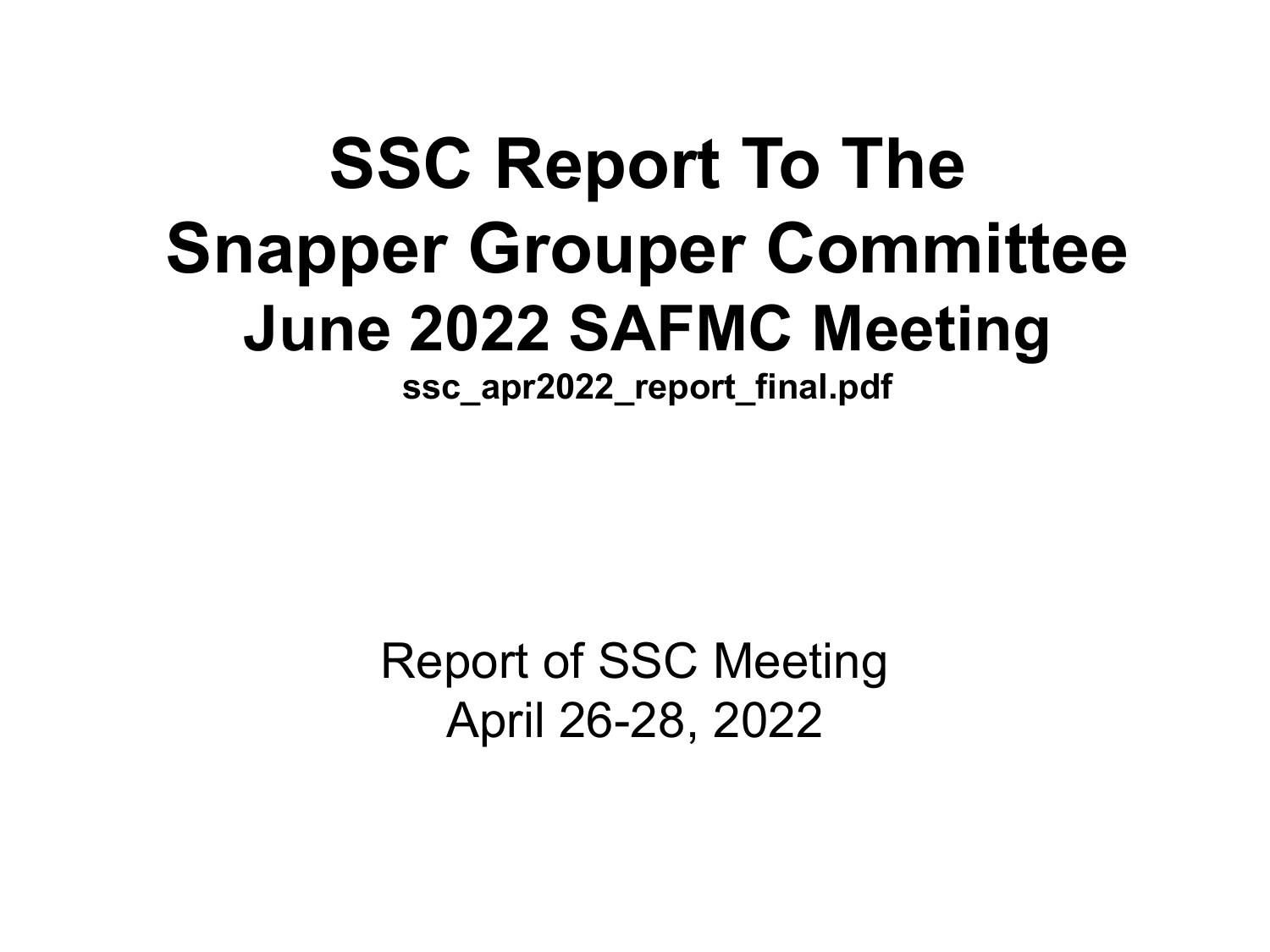**Overall comments:** 

- *The SSC applauds the Council for pursuing regulatory action to reduce dead discards in the snapper grouper fishery.*
- *To significantly reduce dead discards, reducing encounters and effort is paramount.*
- *The SSC emphasized that F-rebuild is much lower than F- current and thus dramatic reductions in overall fishery effort to reduce discards will be required.*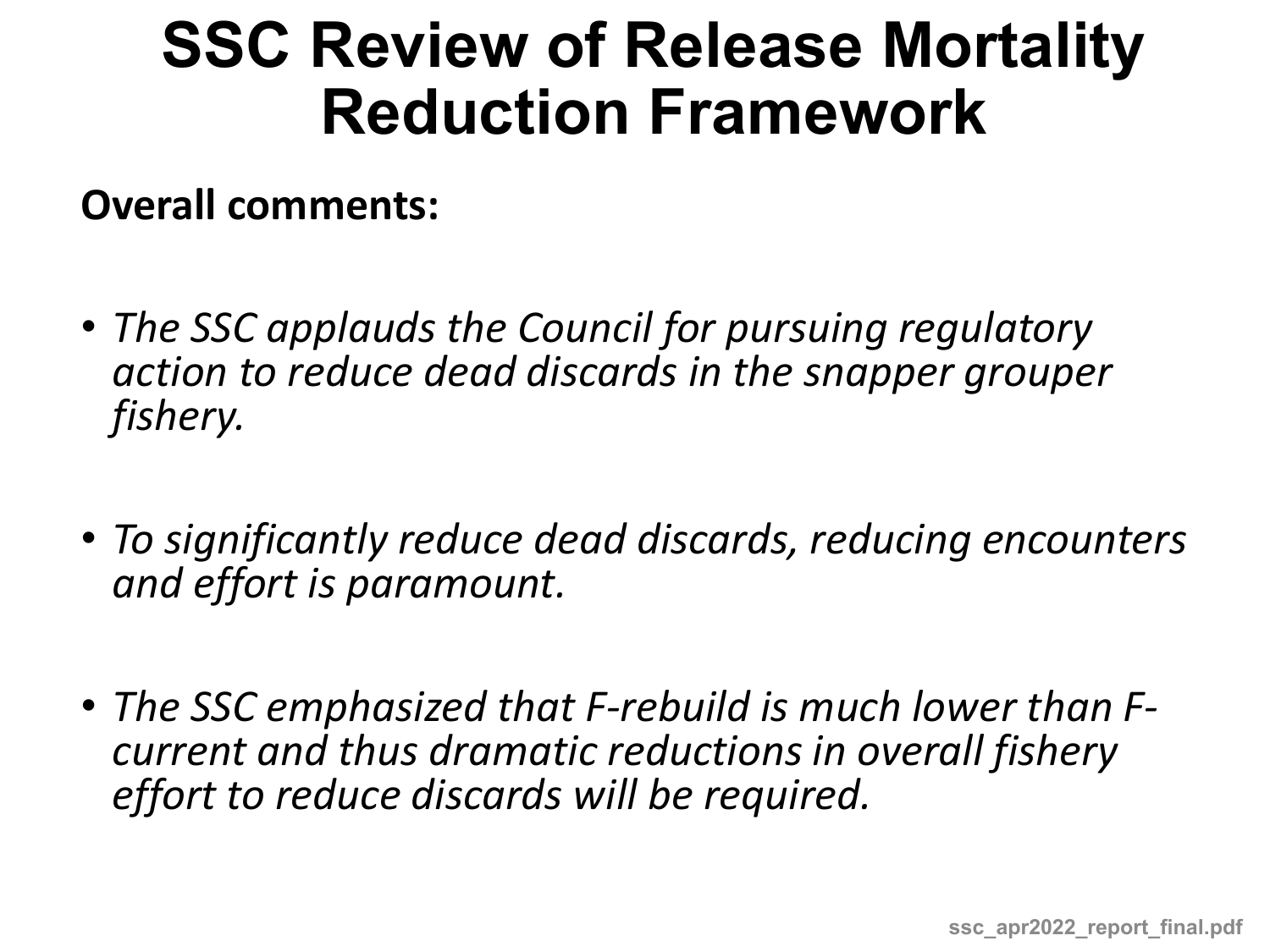**Overall comments (continued):** 

- *To reconsider catch levels, a robust analysis of how efficient each proposed regulation would be needs to be conducted within the short time frame of this amendment.*
- *Given the short amendment timeframe and limited data availability, it will be incredibly difficult to thoroughly quantify the potential impact of any of these management measures.*
- *A higher degree of uncertainty surrounding the potential impact of these management strategies and how they affect discard reductions may need to be accepted by the SSC to make initial progress.*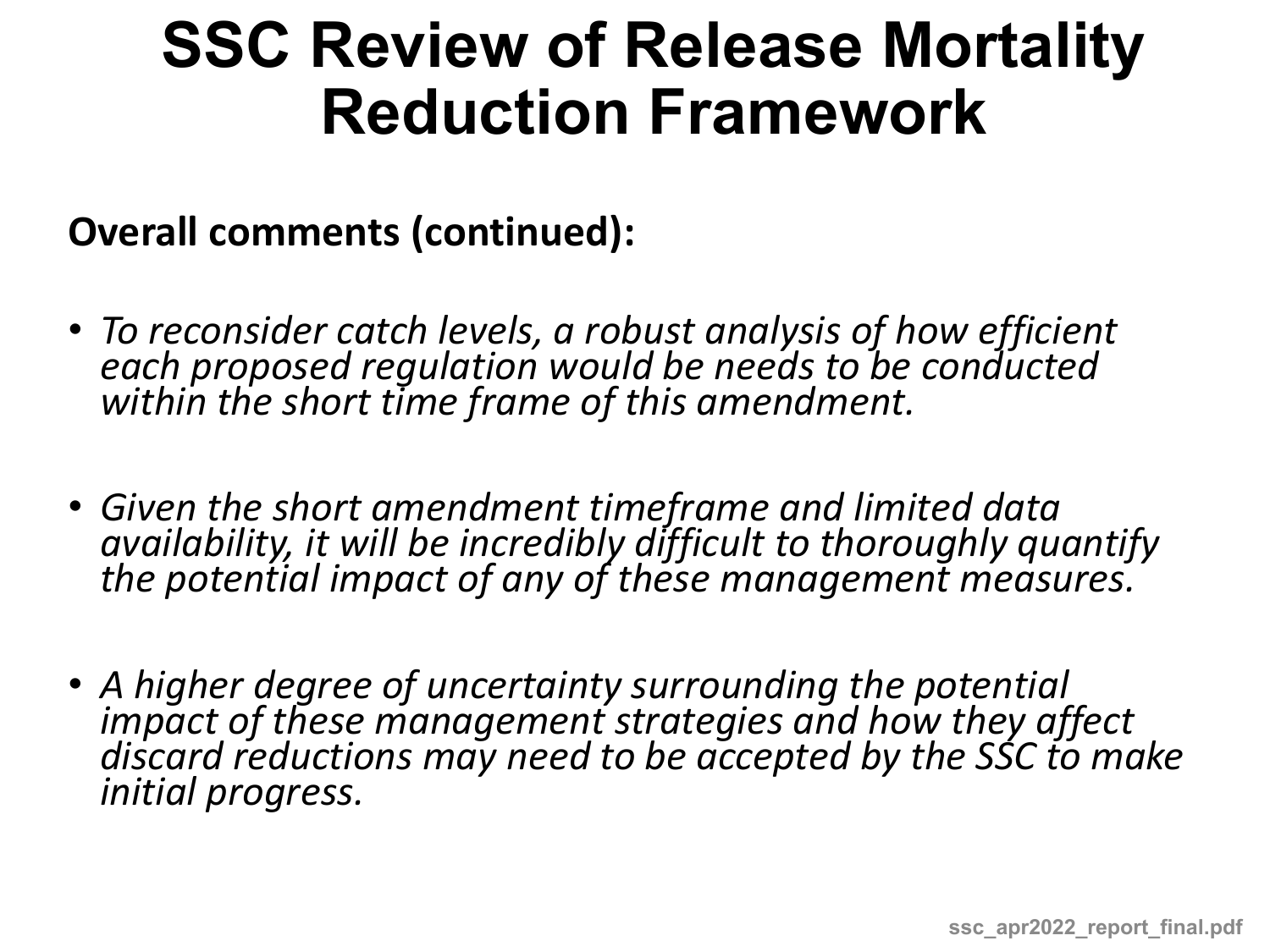**Overall comments (continued):** 

- *In the short-term (for this regulatory amendment), the* SSC recommends pursuing temporal/spatial reductions *(possibly wave-based) in bottom fishing.*
	- *Seasonal differences among regions within the South Atlantic should be considered, if possible.*
	- *The bulk of recreational discards for Red Snapper are occurring off the East Coast of Florida; thus, spatial closures may be most effective in this area.*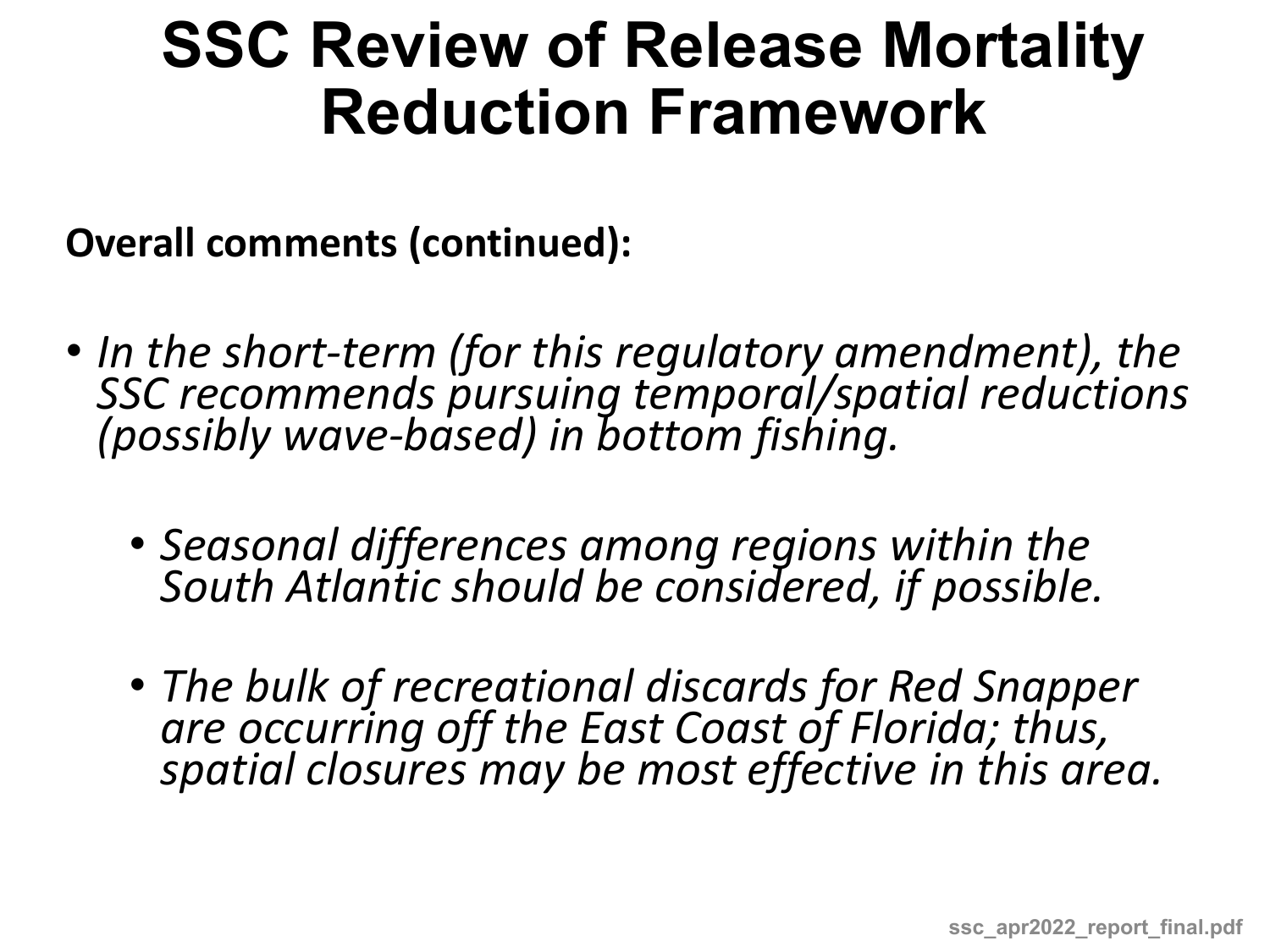- **Overall comments (continued):**
- *Spatial reductions by depth may be less effective in the South Atlantic as compared to the West Coast, for example, where barotrauma complications account for majority of discard mortality.*
- *Effectiveness of gear restrictions/changes to reduce dead discards will be difficult to quantify within the short time frame of this amendment and should only be considered in the suite of longer-term solutions.*
- *Similarly, the option to develop a federal recreational permit to quantify effort and potentially limit the number of anglers would be useful, but will require a much longer timeframe for implementation.*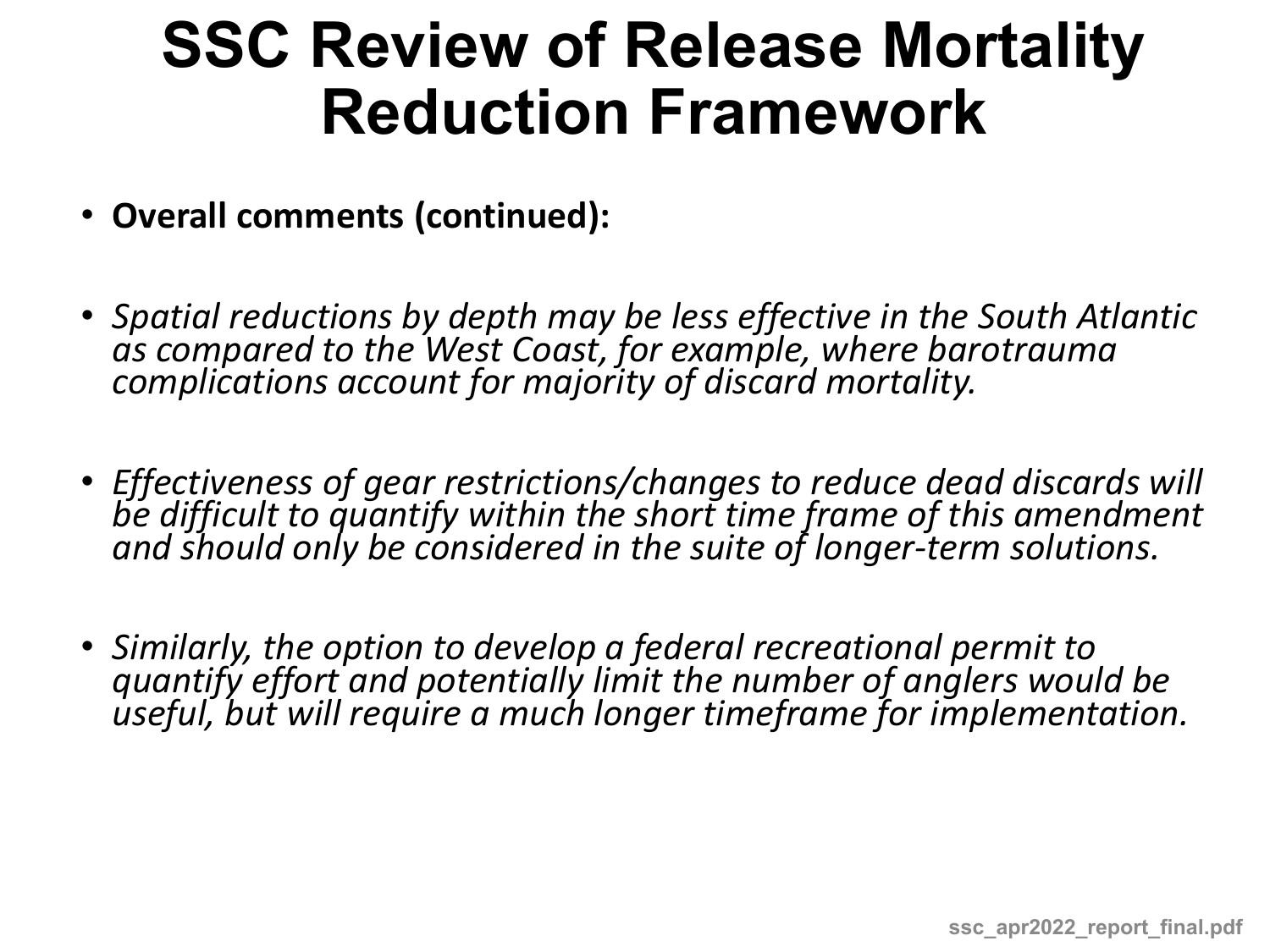- **Discuss uncertainty of proposed mechanisms for reducing discards. What data or analyses could improve efforts to quantify the impact of regulations directed at reducing releases and discard losses?** 
	- *Angler/fisher behavioral response to new regulations is highly uncertain and may result in unintended consequences that may be counterproductive. The SSC recommends literature from other regions be examined to potentially inform how changes in management might result in changes in fisher behavior.*
	- *Compensatory effects of reducing discards may result in higher encounter rate and higher catch rates*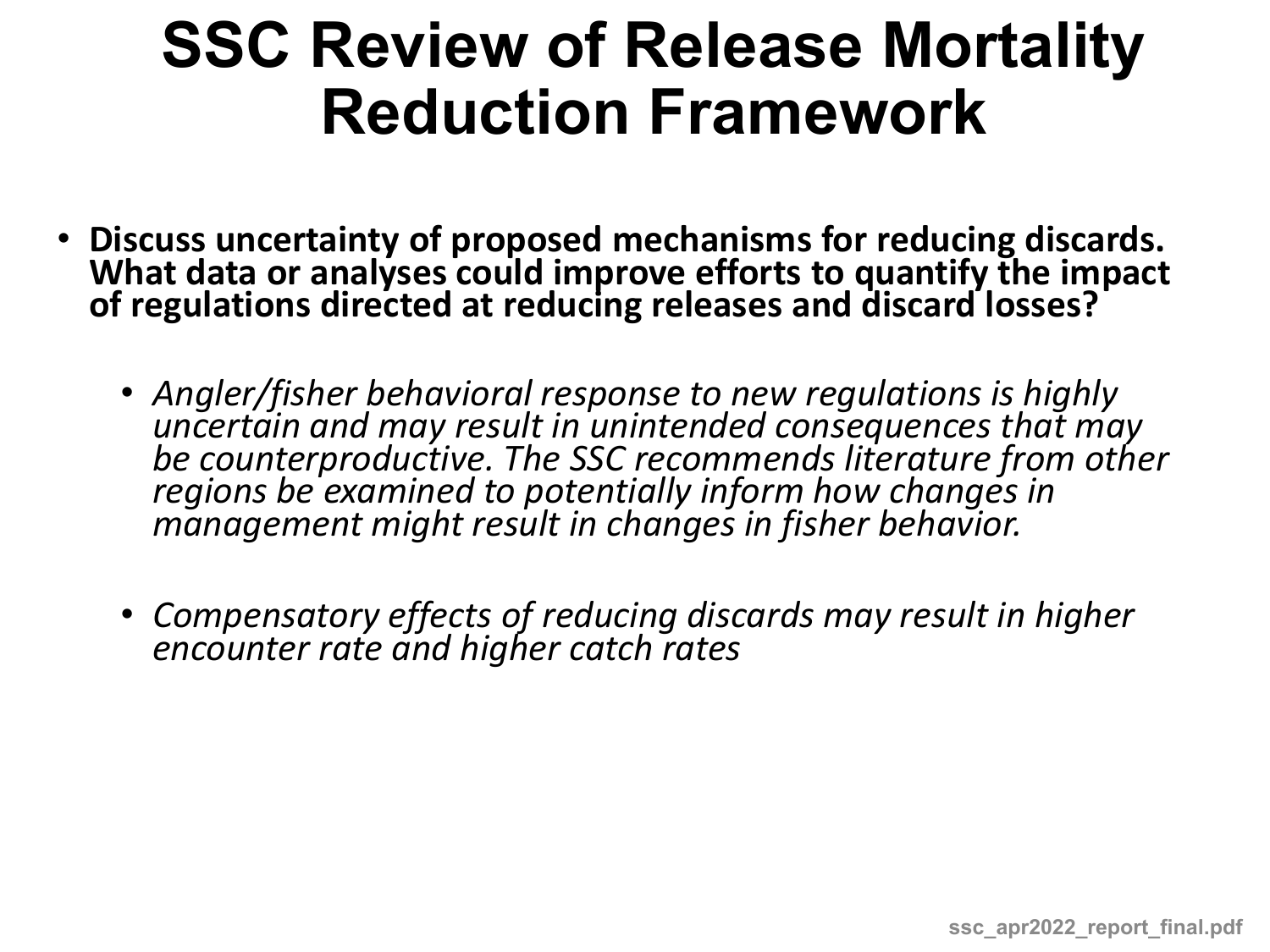- **Discuss uncertainty of proposed mechanisms for reducing discards. What data or analyses could improve efforts to quantify the impact of regulations directed at reducing releases and discard losses?**
- *We are concerned that discard information (for both commercial and recreational sectors) is largely unvalidated and may not be accurate for the snapper-grouper complex. Key issues of concern:* 
	- *a) the majority of commercial discard information and all recreational discard information is self-reported*
	- *b) commercial logbooks only represent ~15% of trips*
	- *c) Logbook reports of 'zero discards' have increased from 30% to between 60-70% more recently in the commercial sector, which may indicate substantial underreporting of discards.*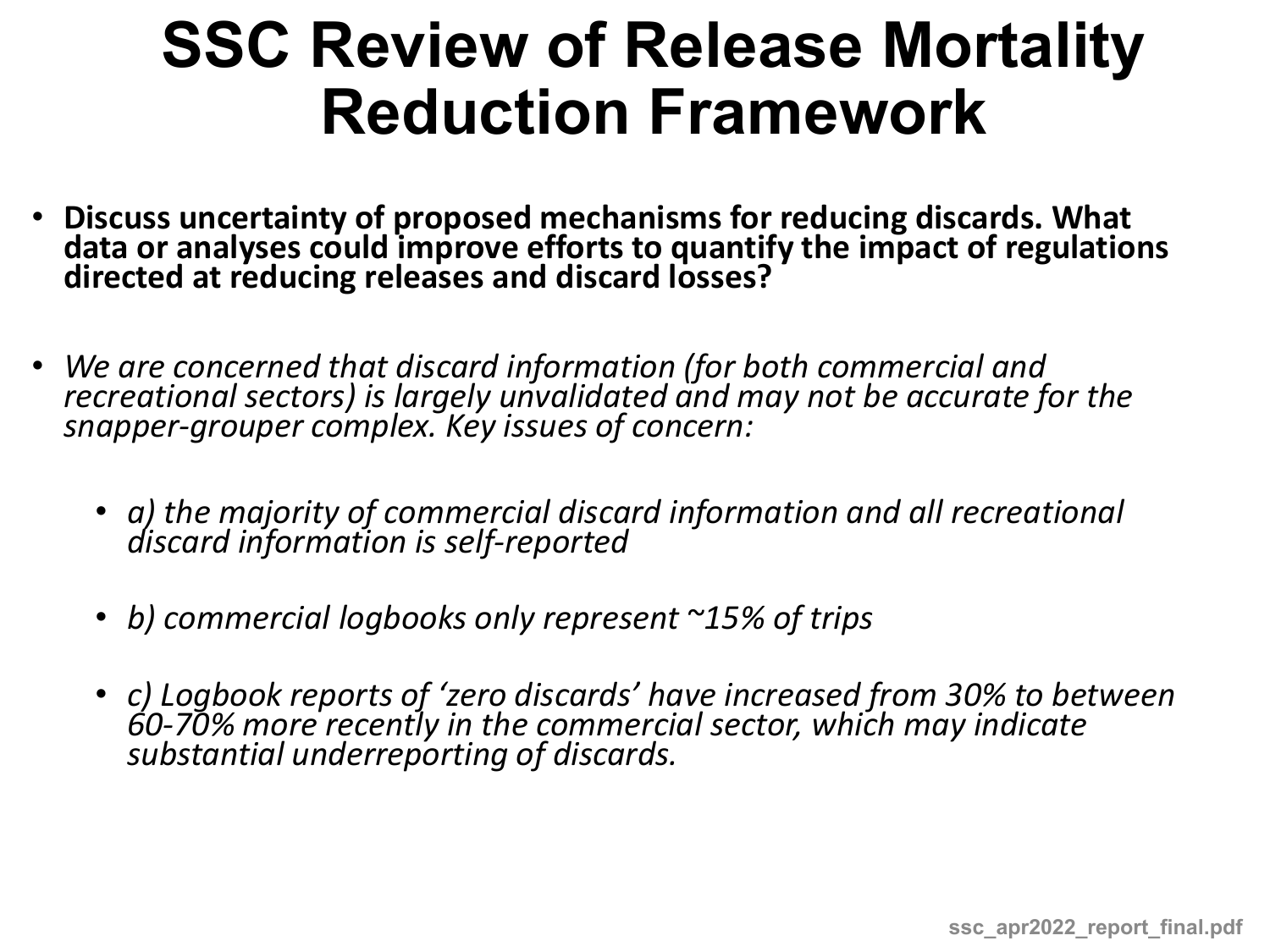- **Would reducing the number of Red Snapper that are discarded dead provide an opportunity for increased harvest?** 
	- *In the short-term, this is highly unlikely. F-rebuild is substantially lower than F-current. Thus, dramatic reductions in overall fishery effort and total discards will be required.*
	- *Options that go beyond the absolute minimum to stop overfishing from discards could allow more directed fishing and should be considered in the list of alternative management actions.*